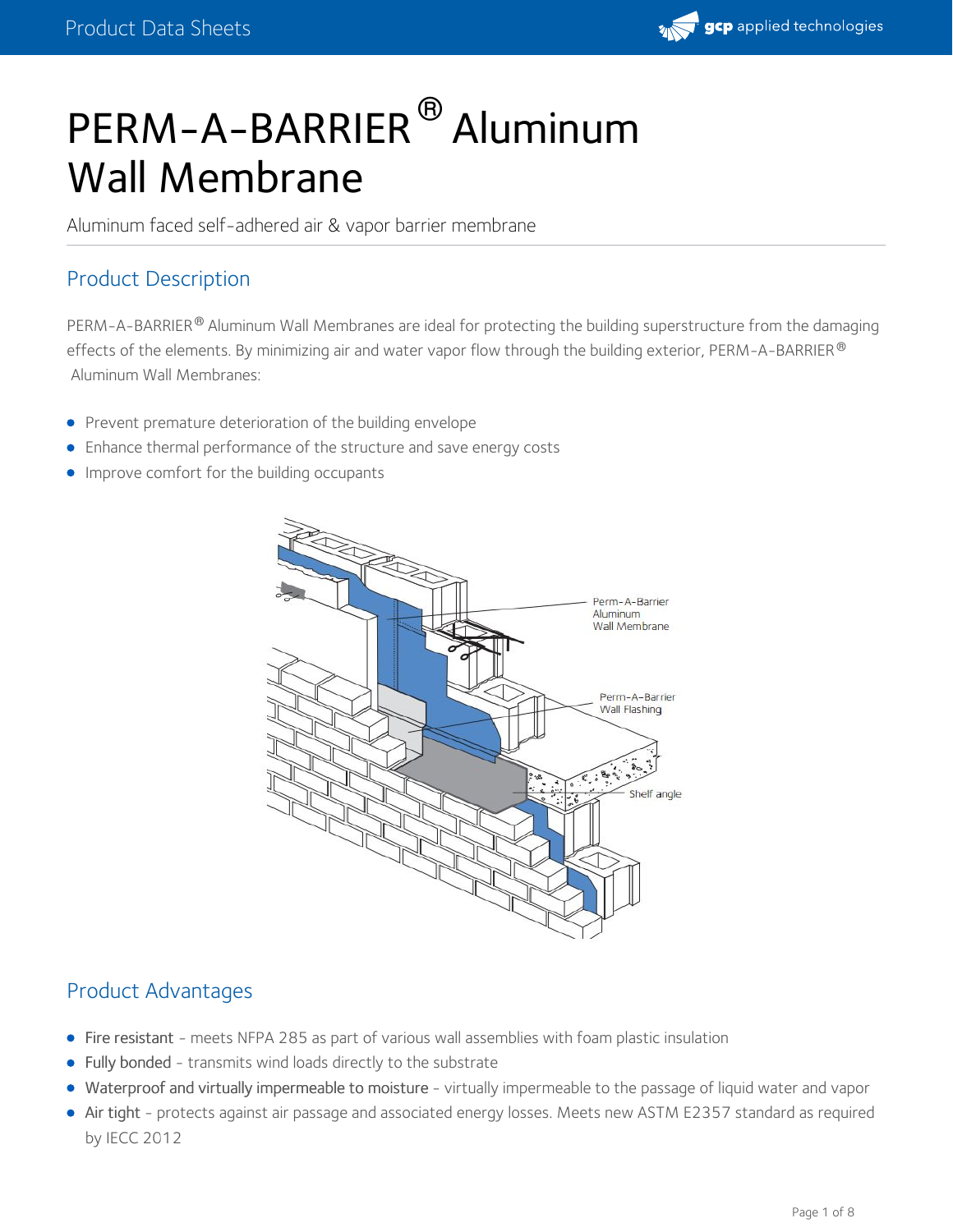

- Aluminum faced film provides extended UV exposure, improved sealant adhesion to film, dimensional stability, high tear strength, puncture and impact resistance
- Flexible accommodates minor settlement and shrinkage movement
- Controlled thickness factory made sheet ensures constant, non-variable site application
- Aggressive, conformable adhesive allows self-sealing around mechanical fasteners
- Wide application window
	- **PERM-A-BARRIER**<sup>®</sup> Aluminum Wall Membrane surface and ambient temperatures at  $5^{\circ}$ C (40°F) and above
	- PERM-A-BARRIER® Low Temperature Aluminum Wall Membrane surface and ambient temperatures between 25°F (-4°C) and 60°F (16°C)

## System Components

- PERM-A-BARRIER® Aluminum Wall Membrane standard grade for use at installation temperatures above 40°F  $(5^{\circ}C)$
- PERM-A-BARRIER® Low Temperature Aluminum Wall Membrane low temperature grade for use at installation temperatures between 25°F (-4°C) and 60°F (16°C)
- [PERM-A-BARRIER](https://gcpat.com/solutions/products/perm-a-barrier-air-barrier-system/perm-a-barrier-primer-plus)® Primer Plus water-based vapor permeable primer used to facilitate tenacious adhesion of PERM-A-BARRIER® self-adhered membranes to the substrate
- [PERM-A-BARRIER](https://gcpat.com/solutions/products/perm-a-barrier-air-barrier-system/perm-a-barrier-wb-primer)® WB Primer high tack, water-based primer for use with PERM-A-BARRIER® Wall Membranes on cementitious and exterior gypsum wallboards
- **[BITUTHENE](https://gcpat.com/solutions/products/bituthene-post-applied-waterproofing/bituthene-adhesive-primer-b2-lvc)<sup>®</sup> Primer B2 LVC** low VOC primer for priming green concrete and damp surfaces
- S100 [Sealant](https://gcpat.com/solutions/products/perm-a-barrier-air-barrier-system/perm-a-barrier-s100-sealant) one part neutral curing, ultra low modulus silicone sealant for sealing penetrations, terminations, brick ties and final terminations.
- [BITUTHENE](https://gcpat.com/solutions/products/bituthene-post-applied-waterproofing/bituthene-mastic)<sup>®</sup> Mastic rubberized asphalt mastic for sealing penetrations, terminations, brick ties, etc.
- [BITUTHENE](https://gcpat.com/solutions/products/bituthene-post-applied-waterproofing/bituthene-liquid-membrane)® Liquid Membrane two component, trowel grade, asphalt modified urethane for sealing patches, terminations, brick ties, etc.
- [PERM-A-BARRIER](https://gcpat.com/solutions/products/perm-a-barrier-air-barrier-system/perm-a-barrier-wall-flashing) **®** Wall Flashing fully adhered throughwall flashing system
- **[PERM-A-BARRIER](https://gcpat.com/solutions/products/perm-a-barrier-air-barrier-system/perm-a-barrier-aluminum-flashing)<sup>®</sup> Aluminum Flashing fully adhered flashing for protecting and sealing critical detail areas**

## Installation

#### Safety

PERM-A-BARRIER® products must be handled properly. Vapors from the mastic and solvent-based primer are harmful and flammable. For these products, the best available information on safe handling, storage, personal protection, health and environmental considerations has been gathered. Refer to product label and SDS (Safety Data Sheet) before use. All users should acquaint themselves with this information prior to working with the material. Carefully read detailed precaution statements on the product labels and SDS before use. SDSs can be obtained from our web site or by contacting us toll free at 866-333-3SBM (3726).

#### Surface Preparation

Surface must be smooth, clean, dry and free of voids, spalled areas, loose aggregate, loose nails, sharp protrusions or other matter that will hinder the adhesion or regularity of the wall membrane installation. Clean loose dust or dirt from the surface to which the wall membrane is to be applied by wiping with a clean, dry cloth or brush.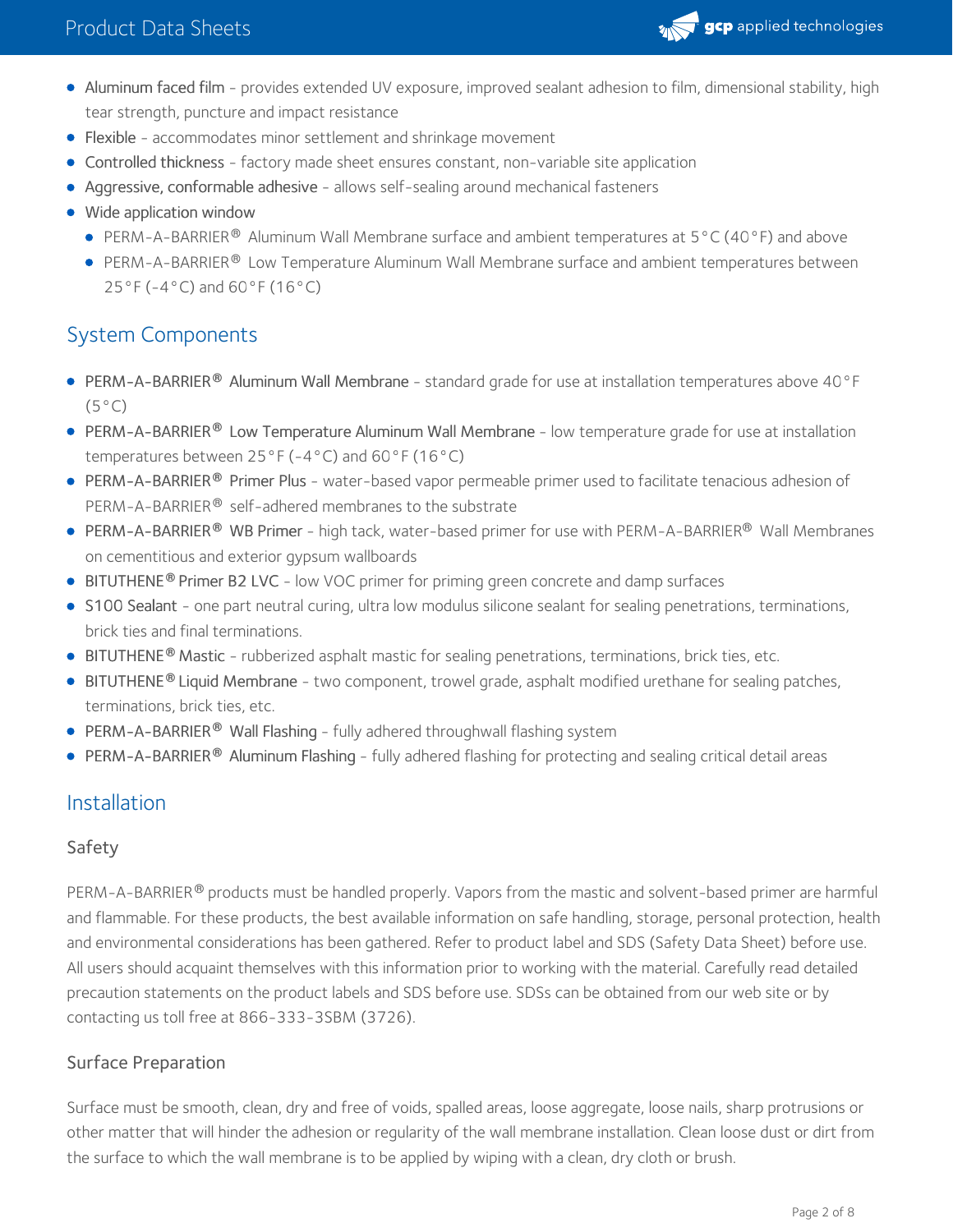

If the substrate is damp, allow to dry or use BITUTHENE®Primer B2 LVC to prepare the area to receive the membrane.

#### **Temperature**

PERM-A-BARRIER® Aluminum Wall Membrane may be applied only in dry weather when air and surface temperatures are above 40°F (5°C). PERM-A-BARRIER® Low Temperature Aluminum Wall Membrane may be applied only in dry weather when air and surface temperatures are between  $25^{\circ}F(-4^{\circ}C)$  and  $60^{\circ}F(16^{\circ}C)$ .

#### Application

PERM-A-BARRIER® Primer Plus and PERM-A-BARRIER® WB Primer are water-based primers which impart an aggressive, high tack finish on the treated substrate. They are packaged ready to use and are specifically designed to facilitate tenacious adhesion of PERM-A-BARRIER® Wall Membranes to various substrates including glass-mat faced gypsum sheathing. Refer to Technical Letter 2, *Substrate Preparation for Application of PERM-A-BARRIER® Products* to GlassMat Faced Gypsum Sheathing for priming requirements on specific glass-mat faced sheathing products.

#### Membrane Application

Cut membrane into easily handled lengths. Apply membrane horizontally or vertically to primed substrates receiving post-applied masonry anchors (ties), such as gypsum sheathing.

Apply PERM-A-BARRIER $^\circledR$  Aluminum Wall Membranes horizontally to the primed blockwork with projecting masonry anchors (ties), beginning at the base of the wall. Each length of the membrane must be installed so that the upper edge runs continuously along the underside of the line of masonry anchors (ties). Subsequent sheets applied above must overlap the sheet below by 2 in. (51 mm) immediately below the line of anchors (ties). Since the membrane width appropriate for this application of 18 in. (457 mm) is wider than the typical spacing between the lines of anchors (ties) 16 in. (406 mm), it will be necessary to cut the membrane at the location of the tie wires projecting from the wall to enable the sheet to be laid in place. End laps that occur in subsequent lengths that follow should maintain a minimum overlap of 2 in. (51 mm). See Figures 1 and 2.

The membrane must be pressed firmly into place with a hand roller or the back of a utility knife as soon as possible, ensuring continuous and intimate contact with the substrate to prevent water from migrating under the membrane.

In certain applications such as on soffits, ceilings or substrates such as oriented strand board (OSB), backnail the membrane along the side lap prior to installing the next sheet of membrane to ensure positive contact to the substrate. Additional fastening may be required through the field of the membrane in these applications and must be sealed with S100 Sealant, BITUTHENE®Liquid Membrane or BITUTHENE®Mastic.

Apply S100 Sealant, BITUTHENE®Mastic or BITUTHENE®Liquid Membrane to seal around the tie wire projections. Fit the PERM-A-BARRIER  $^\circledR$  Aluminum Wall Membrane tightly around all penetrations through the membrane and seal using S100 Sealant or BITUTHENE®Liquid Membrane.

Continue the membrane into all openings in the wall area, such as windows, doors, etc., and terminate at points that will prevent interior visibility. The installation must be made continuous at all framed openings. Coordinate installation of the PERM-A-BARRIER $^\circledR$  Aluminum Wall Membrane with the roofing trade to ensure continuity with the roofing system at this critical transition area.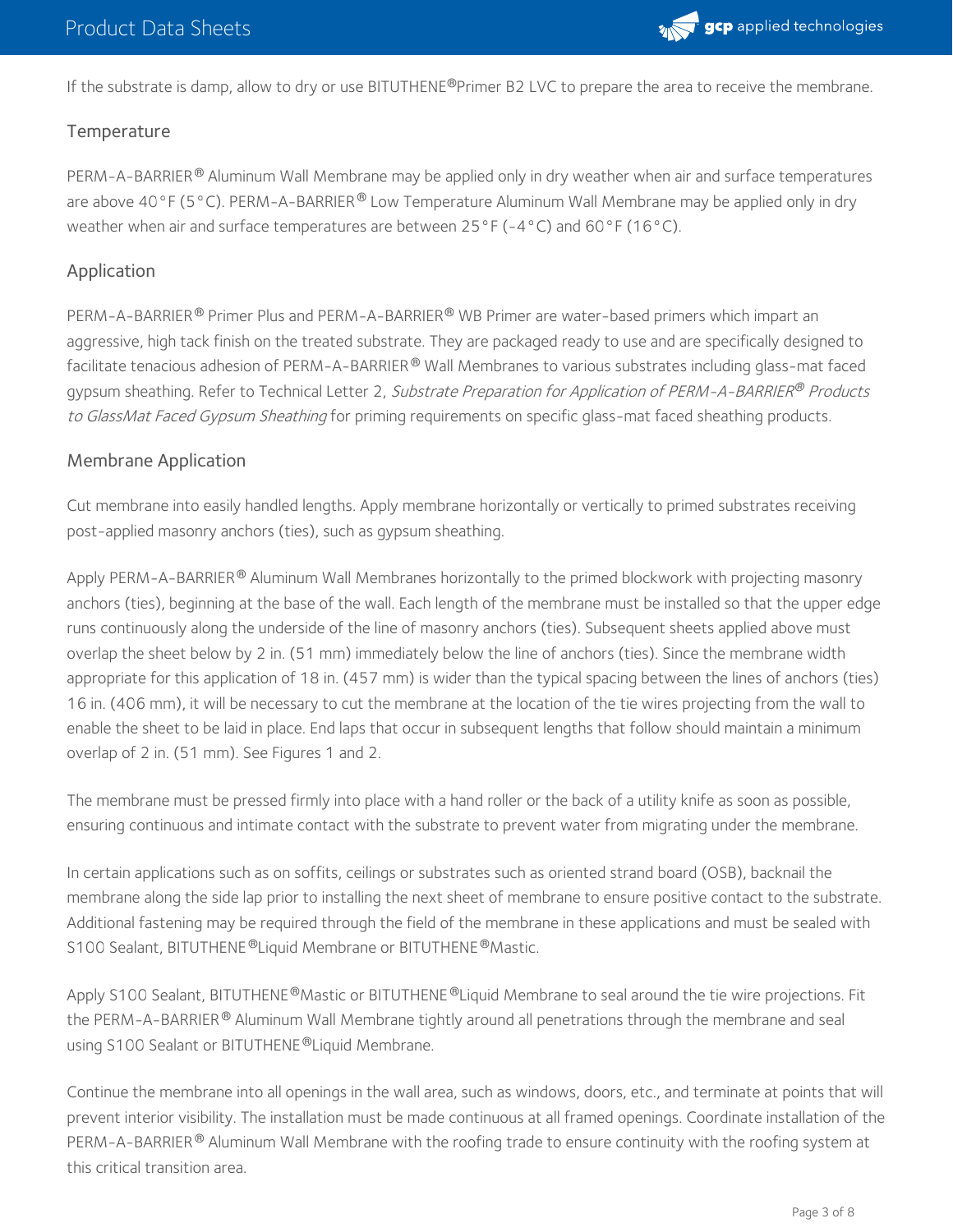## Product Data Sheets



At the end of each working day, if the wall has been only partially covered, apply a bead of BITUTHENE®Mastic or BITUTHENE®Liquid Membrane along the top edge of the membrane at its termination to prevent vertical drainage of precipitation from penetrating the end and undermining the membrane adhesion. Tool the BITUTHENE  $^\circledR$ Mastic or BITUTHENE ®Liquid Membrane to ensure it is worked into the surface. For final terminations that will not be covered with membrane, S100 Sealant can be used in lieu of BITUTHENE®Mastic or BITUTHENE®Liquid Membrane. Inspect the membrane before covering and repair any punctures, damaged areas or inadequately lapped seams.

All non-water-shedding edges must be sealed with <code>S100</code> Sealant, <code>BITUTHENE®Liquid</code> Membrane or <code>BITUTHENE®</code> Mastic.

#### Membrane Repairs

Repairs must be made using PERM-A-BARRIER® Aluminum Wall Membrane sized to extend 6 in. (150 mm) in all directions from the perimeter of the affected area. The repair piece must be pressed into place with a hand roller as soon as possible to ensure continuous and intimate contact with the substrate.

#### Membrane Protection

PERM-A-BARRIER® Aluminum Wall Membranes must be protected from damage by other trades or construction materials.



#### Figure 1: Membrane System Detail

Figure 2: Horizontal Reinforcing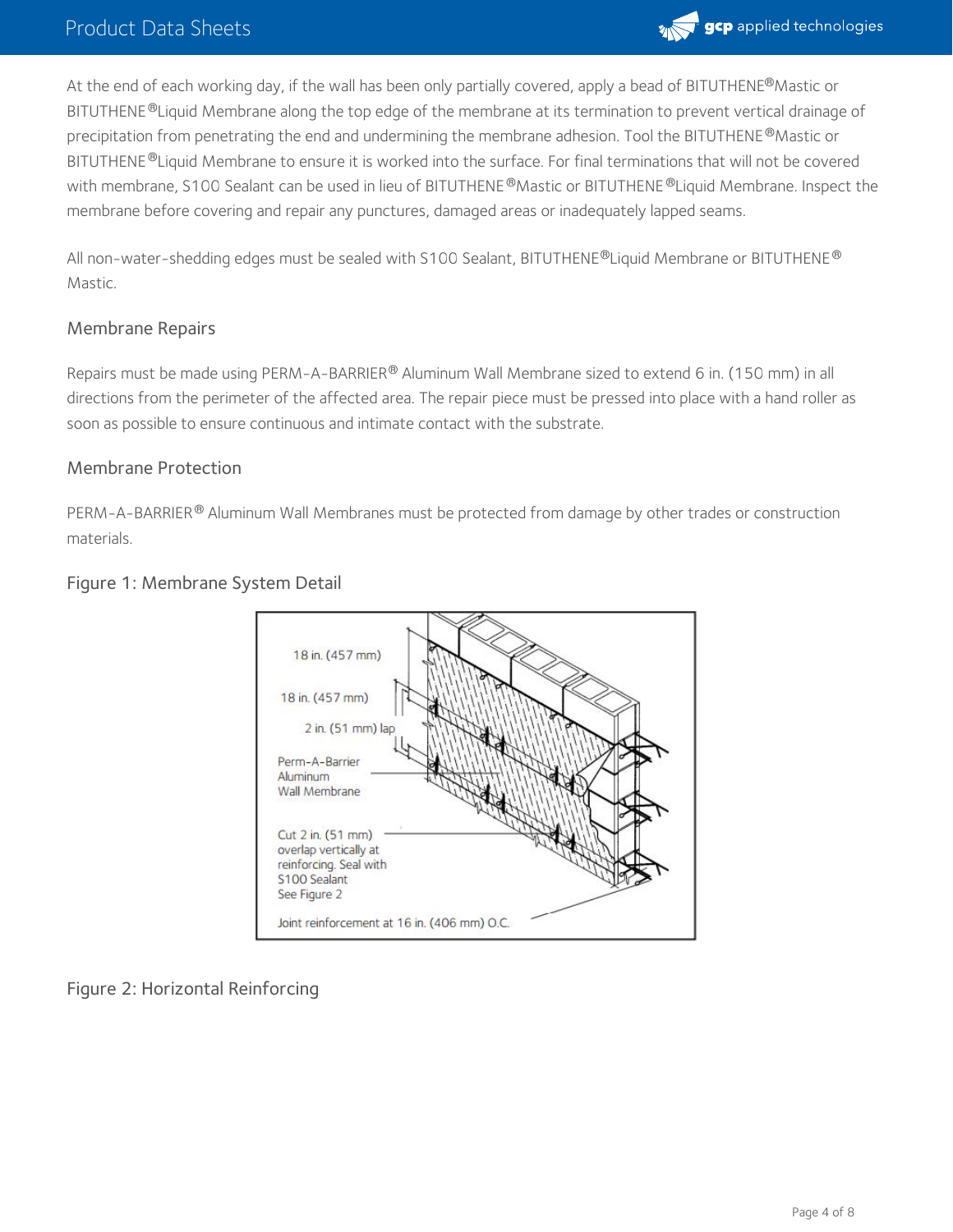



## Storage and Handling Information

All materials must be protected from rain and physical damage. Pallets of PERM-A-BARRIER® Aluminum Wall Membrane must not be double stacked on the job site. Provide cover on top and all sides, allowing for adequate ventilation. Store membrane where temperatures will not exceed 90°F (32°C) for extended periods. All products must be stored in a dry area away from high heat, flames or sparks. Store only as much material at point of use as is required for each day's work.

### Limitations

PERM-A-BARRIER® Aluminum Wall Membranes must not be applied in areas where it will be exposed to direct sunlight permanently, and must be covered within 1 year. Refer to Technical Letter 19, Exposure Guidelines for PERM-A-BARRIER® Self-Adhered Membranes.

PERM-A-BARRIER® Aluminum Wall Membrane and all other PERM-A-BARRIER® self-adhered membranes should not be applied over S100 Sealant.

## **Warranty**

PERM-A-BARRIER® products are warranted to be free of defects in manufacture for a period of 5 years. Material will be provided at no charge to replace any defective product.

## Technical Service

Support is provided by full-time technically trained GCP field sales representatives and technical service personnel, backed by a central research and development technical services staff.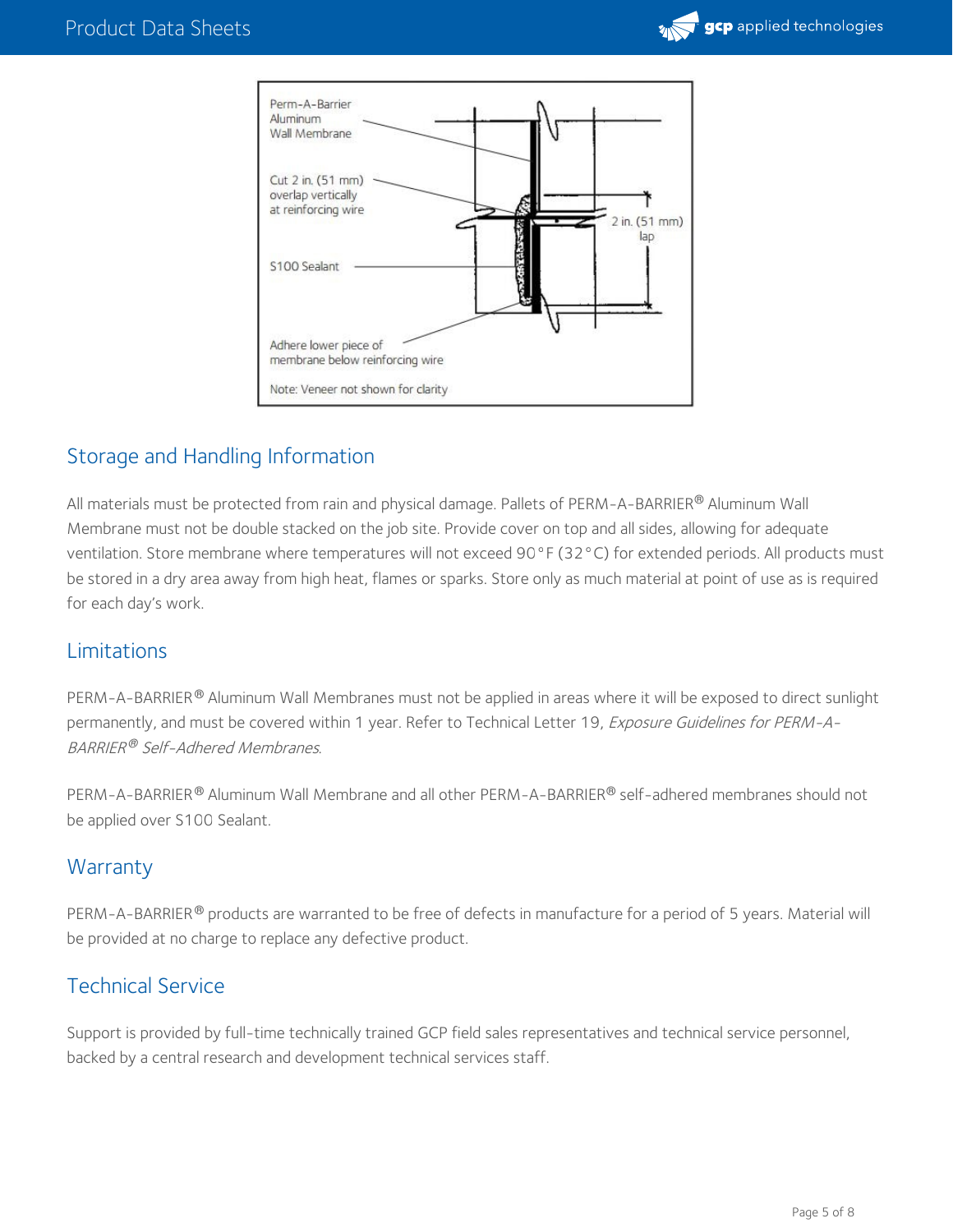

# Supply

| <b>PRODUCT</b>                                    | <b>UNIT OF SALE</b> | <b>APPROXIMATE COVERAGE</b>                          | <b>WEIGHT</b> | <b>PALLETIZATION</b>             |
|---------------------------------------------------|---------------------|------------------------------------------------------|---------------|----------------------------------|
| PERM-A-BARRIER <sup>®</sup> Aluminum 1 roll       |                     | 225 ft <sup>2</sup> (20.9 m <sup>2</sup> ) per roll  | 59 lbs/roll   | 25 cartons (25 rolls) per pallet |
| <b>Wall Membranes</b>                             |                     | 3 x 75 ft (0.9 x 25 m) roll                          |               |                                  |
| PERM-A-BARRIER <sup>®</sup> Wall                  |                     |                                                      |               |                                  |
| Flashing                                          |                     |                                                      |               |                                  |
| 12 in. (305 mm)                                   | 3 rolls             | 75 linear ft per roll                                | 25 lbs/roll   | 25 cartons (75 rolls) per pallet |
| 18 in. (457 mm)                                   | 2 rolls             | 75 linear ft per roll                                | 37.5 lbs/roll | 25 cartons (50 rolls) per pallet |
| 24 in. (610 mm)                                   | 1 roll              | 75 linear ft per roll                                | 55 lbs/roll   | 35 cartons (35 rolls) per pallet |
| 36 in. (914 mm)                                   | 1 roll              | 75 linear ft per roll                                | 75 lbs/roll   | 25 cartons (25 rolls) per pallet |
| PERM-A-BARRIER <sup>®</sup> Aluminum              |                     |                                                      |               |                                  |
| Flashing                                          |                     |                                                      |               |                                  |
| 6 in. (152 mm)                                    | 12 rolls            | 50 linear ft per roll                                | 6 lbs/roll    | 30 cartons (360 rolls) per       |
| 9 in. (225 mm)                                    | 6 rolls             | 50 linear ft per roll                                | 9 lbs/roll    | pallet                           |
| 12 in. (305 mm)                                   | 6 rolls             | 50 linear ft per roll                                | 12 lbs/roll   | 30 cartons (180 rolls) per       |
|                                                   |                     |                                                      |               | pallet                           |
|                                                   |                     |                                                      |               | 30 cartons (180 rolls) per       |
|                                                   |                     |                                                      |               | pallet                           |
| BITUTHENE <sup>®</sup> Mastic - 5 gal pail 1 pail |                     | approx. 120 ft <sup>2</sup> at 60 mils               | 54 lbs/pail   | 36 pails per pallet              |
| BITUTHENE® Mastic - 30 oz                         | 12 tubes            | approx. 30 linear ft x 1/4 in.                       | 32 lbs/carton | 72 cartons (864 tubes) per       |
| tube                                              |                     | bead                                                 |               | pallet                           |
| S100 Sealant - 29 oz. Cartridge                   | 1 cartridge         | approx. 30 linear ft x 1/4 in.                       | 29 oz.        | 10 cartridges/ carton            |
|                                                   |                     | bead                                                 |               | 42 cartons/ pallet               |
| BITUTHENE <sup>®</sup> Liquid Membrane 1 pail     |                     | approx. 200 Linear ft/gal @ 1" 16 lbs/pail           |               | 100 pails per pallet             |
| - 1.5 gal pail                                    |                     | wide x 90 mils.                                      |               |                                  |
| BITUTHENE® Liquid Membrane 1 pail                 |                     | approx. 200 Linear ft/gal @ 1" 44 lbs/pail           |               | 24 pails per pallet              |
| - 4 gal pail                                      |                     | wide x 90 mils.                                      |               |                                  |
| PERM-A-BARRIER® Primer Plus 1 pail                |                     | 450-500 ft <sup>2</sup> /gal (11-12                  | 43 lbs/pail   | 36 pails per pallet              |
| - 5 gal pail                                      |                     | $m^2/L$ )                                            |               |                                  |
| PERM-A-BARRIER® WB Primer 1 pail                  |                     | 250-350 ft <sup>2</sup> /gal (6-8 m <sup>2</sup> /L) | 45 lbs/pail   | 32 pails per pallet              |
| - 5 gal pail                                      |                     |                                                      |               |                                  |
| BITUTHENE <sup>®</sup> Primer B2 LVC - 5 1 pail   |                     | 325-425 ft <sup>2</sup> /gal (7.5-10                 | 44 lbs/pail   | 48 pails per pallet              |
| gal pail                                          |                     | $m^2/L$ )                                            |               |                                  |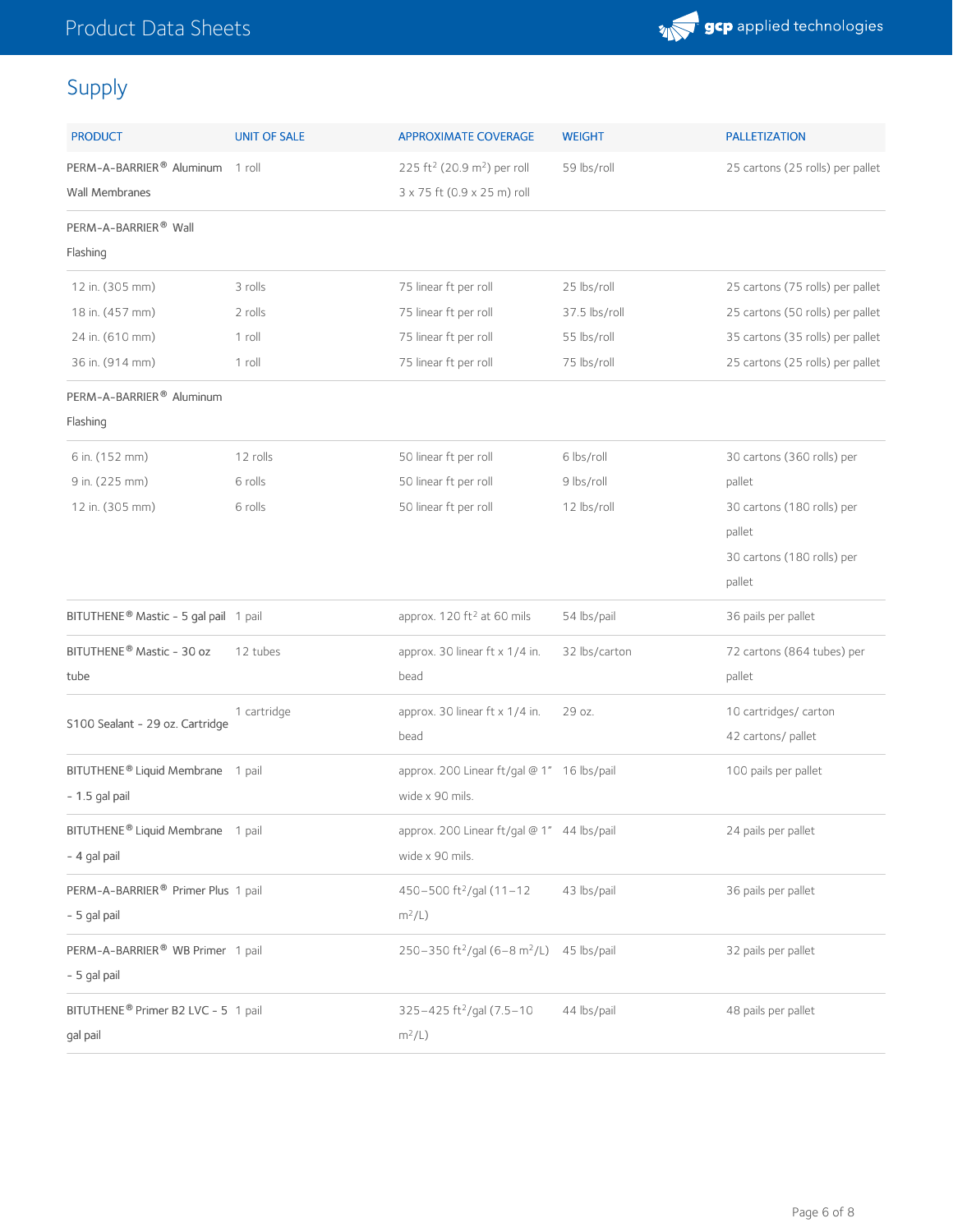

## Physical Properties

| <b>PROPERTY</b>                                                                | PERM-A-BARRIER <sup>®</sup><br><b>ALUMINUM WALL MEMBRANE</b>                       | PERM-A-BARRIER <sup>®</sup><br><b>LOW TEMPERATURE</b><br>ALUMINUM WALL MEMBRANE             | <b>TEST METHOD</b>       |
|--------------------------------------------------------------------------------|------------------------------------------------------------------------------------|---------------------------------------------------------------------------------------------|--------------------------|
| Thickness                                                                      | $0.041$ in. $(1$ mm)                                                               | 0.041 in. (1 mm)                                                                            | ASTM D3767 method A      |
| Minimum tensile strength, membrane                                             | 400 psi (2.8 MPa)                                                                  | 400 psi (2.8 MPa)                                                                           | ASTM D412 die C modified |
| Minimum tensile strength, film                                                 | 5000 psi (34.5 MPa)                                                                | 5000 psi (34.5 MPa)                                                                         | ASTM D412 die C modified |
| Minimum elongation, to failure of<br>rubberized asphalt                        | 200%                                                                               | 200%                                                                                        | ASTM D412                |
| Pliability, at 180° bend over 1 in. (25<br>mm) mandrel                         | Pass at $-25^{\circ}$ F ( $-32^{\circ}$ C)                                         | Pass at -45°F (-43°C)                                                                       | ASTM D1970               |
| Nail Sealability                                                               | Pass                                                                               | Pass                                                                                        | ASTM D1970               |
| Crack cycling, 1/8 in. (3.2 mm) at -<br>$25^{\circ}$ F (-32 $^{\circ}$ C)      | Unaffected                                                                         | Unaffected                                                                                  | ASTM C836                |
| Minimum puncture resistance,<br>membrane                                       | 70 lbs (311 N)                                                                     | 70 lbs/in. width (700 N/m)                                                                  | ASTM E154                |
| Lap peel adhesion at<br>minimum application temperature                        | 4 lbs/in. width (700 N/m)                                                          | 5 lbs/in                                                                                    | ASTM D1876 modified      |
| Maximum permeance to water vapor<br>transmission                               | 0.05 perms/(Pa.s.m <sup>2</sup> ) (2.9 ng)                                         | $0.05$ perms/(Pa.s.m <sup>2</sup> ) (2.9 ng)                                                | ASTM E96 method B        |
| Air permeance of in-place membrane <sup>1</sup>                                | 0.0002 cfm/ft <sup>2</sup> (<0.001 L/s/m <sup>2</sup> )                            | 0.0002 cfm/ft <sup>2</sup> (<0.001 L/s/m <sup>2</sup> )                                     | <b>ASTM E2178</b>        |
| Assembly air permeance at 1.57 psf<br>(75 Pa) pressure difference <sup>2</sup> | <0.0008 cfm/ft <sup>2</sup> (<0.004 L/s/m <sup>2</sup> )                           | <0.0008 cfm/ft <sup>2</sup> (<0.004 L/s/m <sup>2</sup> )                                    | <b>ASTM E2357</b>        |
| Water absorption (weight gain at 24<br>hours)                                  | 0.1%                                                                               | 0.1%                                                                                        | ASTM D570                |
| Wall assembly fire test                                                        | Pass as part of various wall assemblies<br>with foam plastic insulation insulation | Pass as part of various wall assemblies NFPA 285<br>with foam plastic insulation insulation |                          |

#### Footnote:

1. Air permeance measured at a pressure differential of 1.57 psf (75 Pa).

2. Results below detectable limits of laboratory equipment.